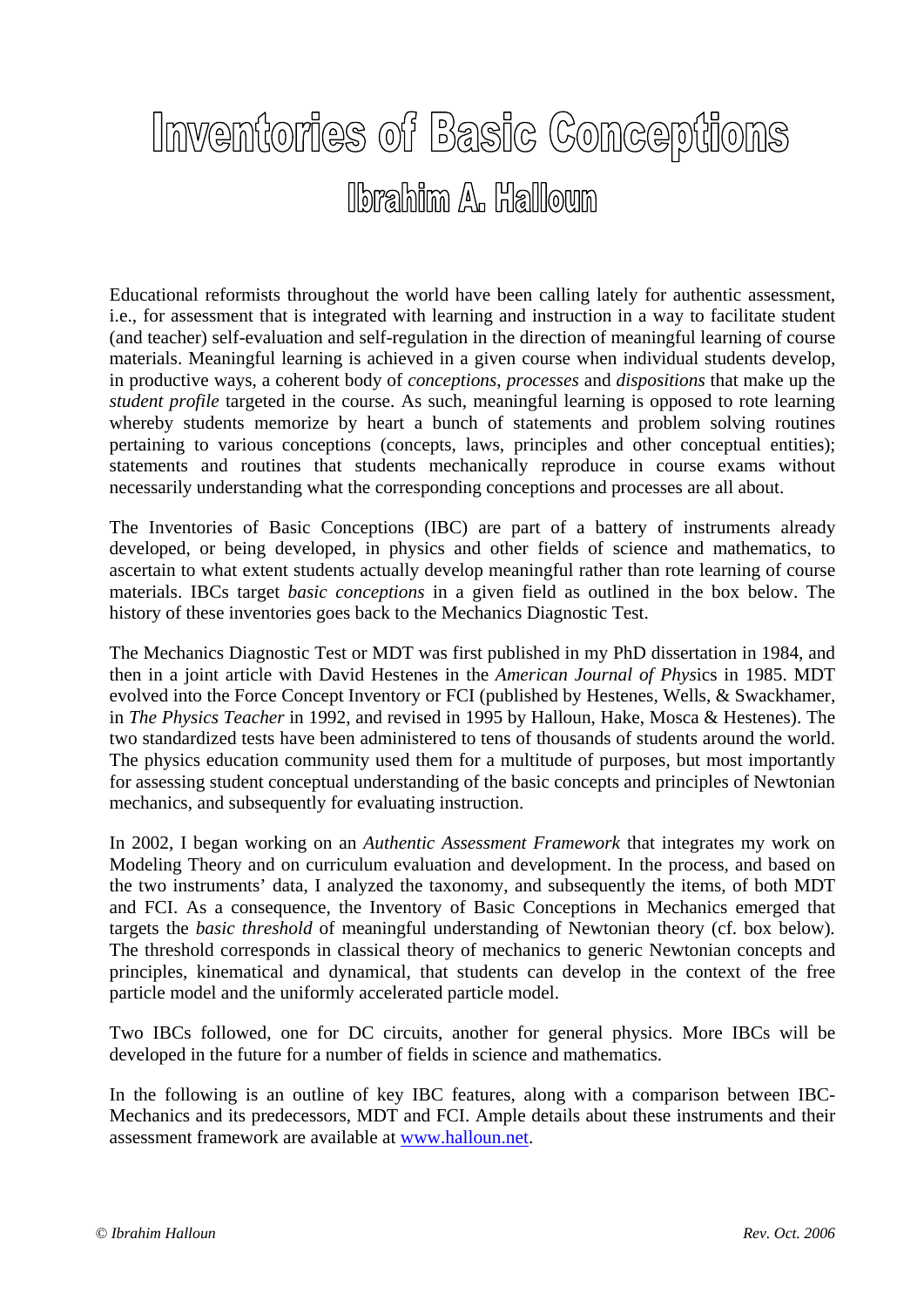Evaluation of the quality of student learning and of instruction is a *normative* process, a process that needs to be done relative to clearly defined norms and standards. It involves, among others:

- 1. Establishing a detailed *taxonomy* of conceptions, processes and worldviews that would make up the profile that students are anticipated to develop following the completion of a given course/curriculum.
- 2. Setting *criteria* that establish whether individual students have actually developed each element of the anticipated profile, and to what extent they have done so.

 In order for the evaluation process to focus on realistic aspects and result in meaningful outcomes, it is better that taxonomy and criteria be *graded*, i.e., that they be about ordered levels of student competency. At least two levels or *thresholds* need to be identified in this respect:

- 1. *Basic threshold*. This is the most fundamental level. It corresponds to the *minimum standards* of meaningful understanding that *any* student should meet following instruction, irrespective of the initial competence level and interests of the student.
- 2. *Mastery* or *critical threshold*. This is the highest threshold that students need to cross in order to master all fundamental conceptions and processes in a given course. In an ideal and truly equitable situation, all students willing to invest necessary efforts should be capable of reaching this threshold. In traditional classroom settings, critical threshold usually corresponds to the level of understanding of supposedly A-students.

 A scientific theory consists, from our point of view of: (a) a set of models or families of models, and (b) a set of particular rules and theoretical statements that govern model construction and deployment and that relate models to one another and to specific patterns in the real world. A *scientific model* is a conceptual system mapped onto a specific *pattern* in the structure and/or behavior of some physical systems so as to allow us: (a) describe, explain, and predict (or postdict) the pattern in question, and, eventually (b) control or change physical realities exhibiting the pattern, and (c) reify the pattern in new realities (*cf. my publications on Modeling Theory*).

 The *basic threshold* corresponds to conceptions and processes that are most elementary in the scientific theory that is the object of a given course, and that serve in the construction of the most elementary models of the theory. In classical (Newtonian) mechanics, basic threshold corresponds to conceptions needed for the construction of the free particle model and the uniformly accelerated particle model. The first model corresponds to physical objects at rest or in linear uniform translation under no net force in a given inertial reference system. The second model corresponds to physical objects that are in linear or parabolic translation under a net constant force in such a reference system. *Critical threshold* in classical mechanics corresponds to conceptions and processes that are indispensable for the construction and deployment of the two models just mentioned, as well as of at least the model of a particle in uniform circular motion and the harmonic oscillator model (*cf. my Authentic Assessment Framework*).

 The IBC name was first introduced with the Inventory of Basic Conceptions in Mechanics (IBC-Mechanics or IBCM) to stress the following:

- "*Inventory*" because the instrument is intended to provide an account of student profiles with regard to a taxonomy that is as broad as it can get within the respective context and format.
- "*Basic*" as relative to "basic threshold". This is the most fundamental level in *normative* evaluation. It corresponds to the *minimum standards* of meaningful understanding that *any* student is expected to meet following instruction, irrespective of the initial competence level and interests of the student. The threshold corresponds in classical theory of mechanics to generic Newtonian concepts and principles, kinematical and dynamical, that students can develop in the context of the free particle model and the uniformly accelerated particle model.
- "*Conceptions*" include concepts, laws or any other conceptual entity in the make up of a naïve or scientific theory, as opposed to *processes* and *dispositions*. The three categories are fundamental constituents of a person's paradigmatic profile.
- "*Mechanics*" rather than "force concept" because there is more to the instrument than just the concept of force.

.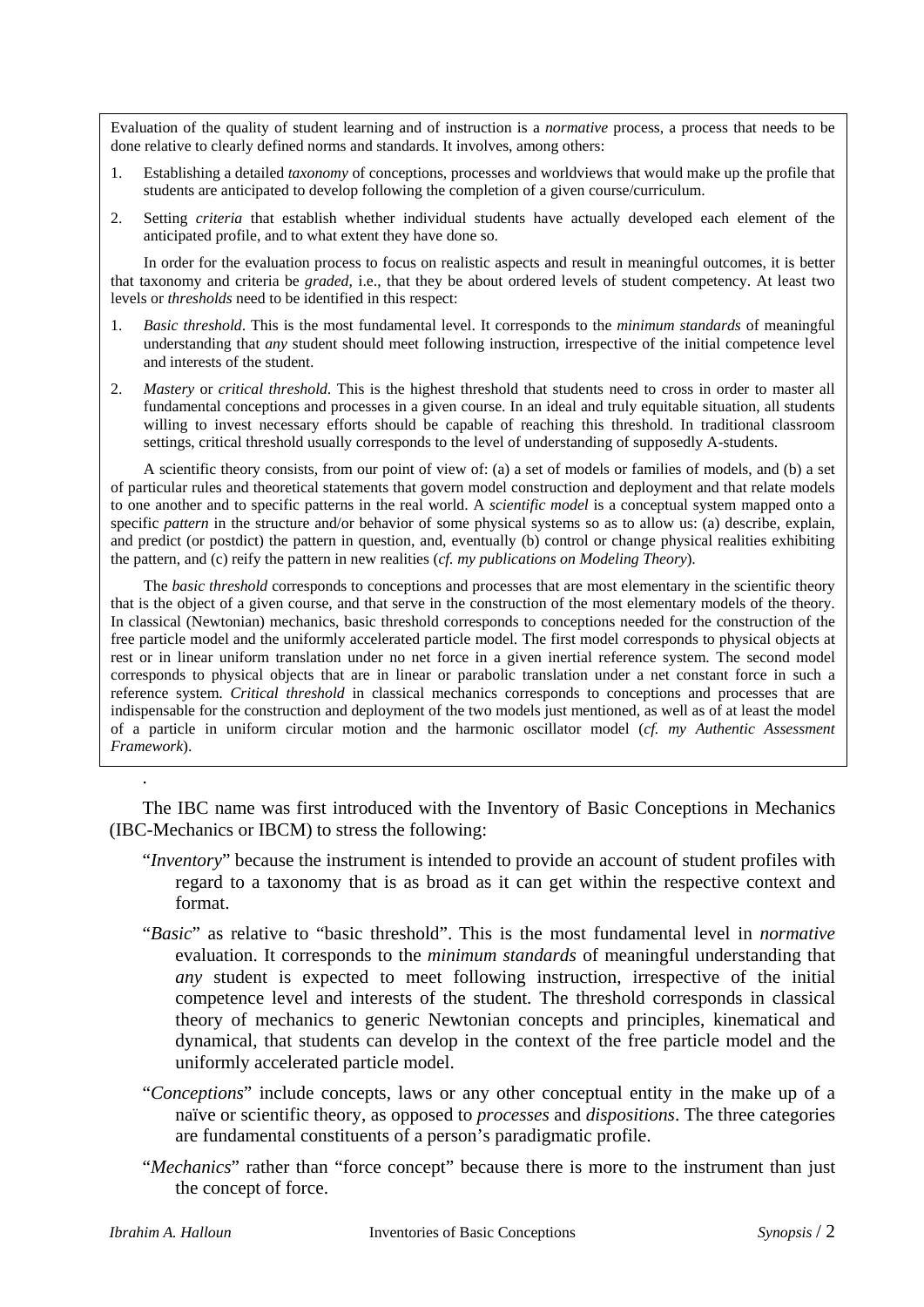IBC-Mechanics is meant to assess the themes laid out in the taxonomy table below. The following are some major features that distinguish IBCM from its predecessors (cf. comparative table below for more details):

- 1. *Breadth-depth balance*. The revised taxonomy concentrates on Newtonian theory within the context of only two basic models, free and uniformly accelerated particles. Matters are discarded that do not pertain to these models (e.g., the issue of centripetal and centrifugal forces in FCI items 5 and 18). This and the parsimony feature discussed next opened the way for deeper coverage of the six themes in the taxonomy (e.g., better attention to the "state of inertia" and the inclusion of the simultaneity issue in Newton's  $3<sup>rd</sup>$  and  $4<sup>th</sup>$  laws).
- 2. *Parsimony*. Sufficient effort has already been deployed in the community to establish the lack of coherence of student ideas regarding virtually any theme in introductory physics courses. Similar items that were originally meant in MDT or FCI to assess such coherence are avoided, thus making way for new themes in the taxonomy and the test.
- 3. *Attention to teachers' interests*. The two features above made it possible to attend for a broader spectrum of teachers' interests. In addition to entirely new issues in the taxonomy, MDT issues are reinstated that teachers had interest in and that were discarded in FCI. All in all, there are 8 new items in IBCM, 10 items originally figured in MDT but not FCI, 5 in both MDT and FCI, 8 in FCI but not MDT, and 2 in MBT.
- 4. *Reduction*. Items that used to address more than one issue in a single question are avoided (e.g., item 13 of the revised FCI used to address both upward and downward motion of an object tossed up in the air, whereas item 2 in IBCM addresses only the upward motion).
- 5. *Reliable distracters*. Alternatives of extremely low popularity are replaced with more popular/plausible alternatives (e.g., modified paths C and D in item 12 of IBCM).
- 6. *Clarity*. Stems and alternatives of some old items are rephrased so as to avoid distraction or confusion that some surveyed students and educators have been complaining about.
- 7. *Balanced distribution of correct alternatives*. Correct alternatives are distributed as follows in IBCM: 7As, 7Bs, 6Cs, 7Ds, 6Es, as opposed to 5As, 10Bs, 5Cs, 4Ds, 6Es in revised FCI, and 5(A, C, D, E)s and 9Bs in original FCI).

 In addition to the above, IBC-Mechanics share by and large the same strengths and limitations of its predecessors (MDT and FCI). Perhaps the most important limitation that some may attribute to IBCM is that it does not offer students the chance to justify their answers. But again, like in the case of its predecessors, IBCM is a standardized test that is intended to offer a reliable snapshot of student ideas about basic conceptions of Newtonian mechanics and not a comprehensive view of such ideas and the reasons behind them. Such reasons have already been the object of many studies including our own (*cf. related publications on* www.halloun.net).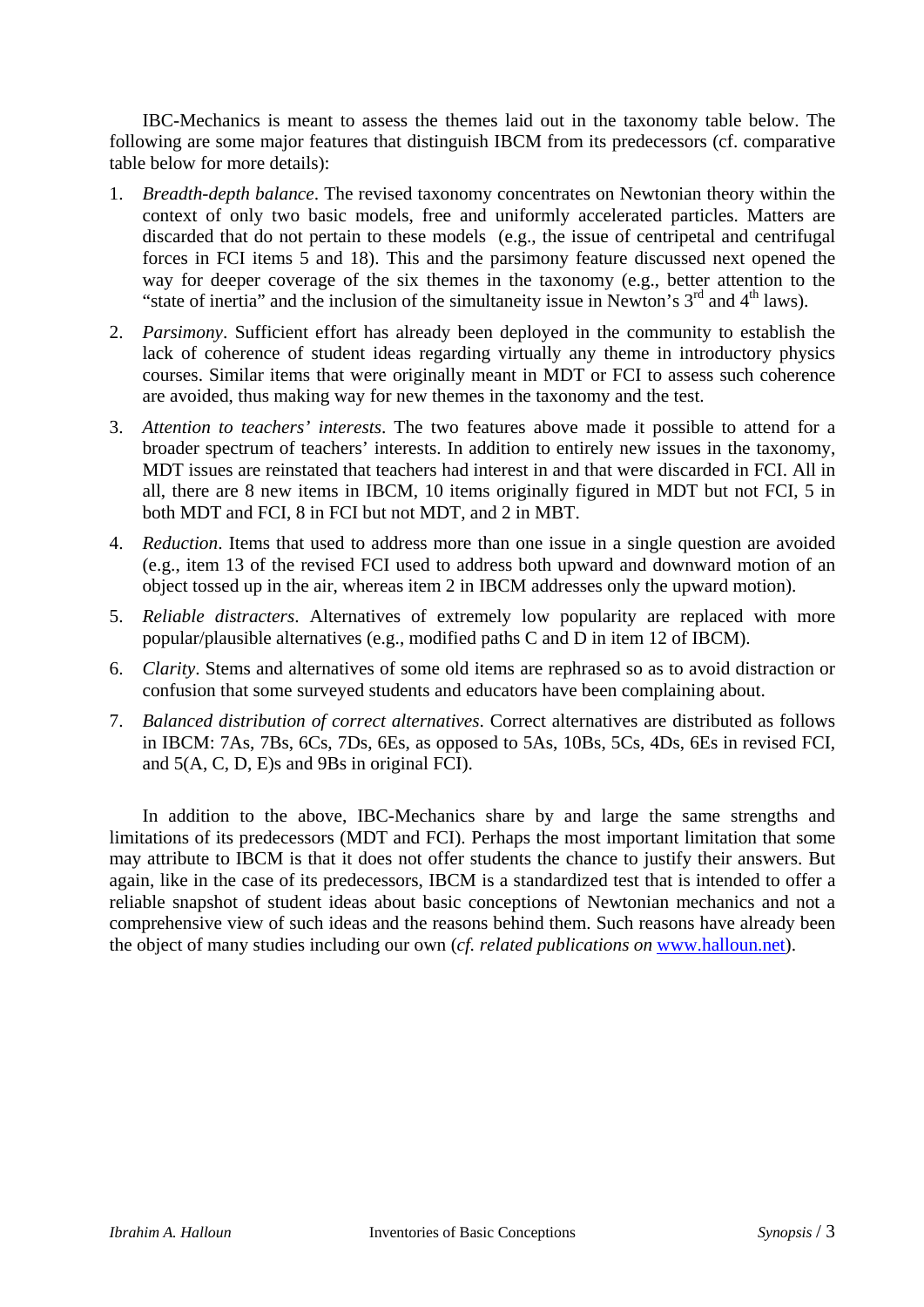| <b>IBC-Mechanics Taxonomy Themes</b> (Fall 05-08)                                                                                                                                                                                                                                                                                                                                                                                                                                                 | Test Item*          |  |
|---------------------------------------------------------------------------------------------------------------------------------------------------------------------------------------------------------------------------------------------------------------------------------------------------------------------------------------------------------------------------------------------------------------------------------------------------------------------------------------------------|---------------------|--|
| Law of Inertia (Newton's $I^{st}$ law)<br>1.                                                                                                                                                                                                                                                                                                                                                                                                                                                      |                     |  |
| The state of inertia of physical bodies is characterized with a constant velocity (that is<br>not necessarily zero) in Galilean reference systems.                                                                                                                                                                                                                                                                                                                                                |                     |  |
| No external cause, and more specifically no interaction, is needed to maintain such a state.                                                                                                                                                                                                                                                                                                                                                                                                      | 31)                 |  |
| 2.<br><b>Interaction and Force</b>                                                                                                                                                                                                                                                                                                                                                                                                                                                                |                     |  |
| No physical body can act on itself. An interaction takes place between at least two<br>bodies, an « agent » (acting body) and an « object » (body acted upon) whose kinematical<br>and/or dynamical state is being investigated.                                                                                                                                                                                                                                                                  |                     |  |
| The concept of force represents agent-object interaction. A force of particular<br>characteristics is associated with a particular kind of interaction. These characteristics are not<br>affected by the kinematical state of the object (current or past), or by the object interaction with<br>other agents. In particular, motion does not imply force (impetus), and the force exerted by a<br>given agent on an object does not build up or get used up because of the motion of the object. |                     |  |
| The force acting on an object lasts as long as the interaction with the respective agent is<br>taking place. It vanishes at the instant the interaction is brought to an end. The same goes for<br>the force effect on the object.                                                                                                                                                                                                                                                                | (2, 19,<br>25, 33)  |  |
| Law of Interaction (Newton's $3^{rd}$ law)<br>$\mathfrak{Z}$ .                                                                                                                                                                                                                                                                                                                                                                                                                                    |                     |  |
| Agent and object exert simultaneous forces on one another. The two exchanged forces<br>are equal and opposite, irrespective of the physical or kinematical properties of either body.                                                                                                                                                                                                                                                                                                             | 22<br>23, 24        |  |
| Law of Cause and Effect (Newton's $2^{nd}$ law)<br>4.                                                                                                                                                                                                                                                                                                                                                                                                                                             |                     |  |
| An object must interact with at least one agent in order to change its state of inertia, and<br>more specifically to change the direction or the magnitude of its velocity.                                                                                                                                                                                                                                                                                                                       |                     |  |
| The concept of acceleration represents the effect of interaction between agent and<br>object. Acceleration and not velocity of object is proportional to the exerted force and<br>inversely proportional to the object mass, and this irrespective of the nature of interaction.                                                                                                                                                                                                                  | 28, 29,<br>30, 32   |  |
| Law of Composition (Newton's $4^{th}$ law) / Superposition Principle<br>5.                                                                                                                                                                                                                                                                                                                                                                                                                        |                     |  |
| Many forces can be composed only if exerted simultaneously on the same object.                                                                                                                                                                                                                                                                                                                                                                                                                    | 19                  |  |
| Simultaneous interaction of a given object with many agents is identical in cause and<br>effect: (a) to the absence of any interaction when the sum of all forces acting on the object is                                                                                                                                                                                                                                                                                                         |                     |  |
| zero, or, otherwise, (b) to its interaction with a single agent that exerts on it a force equal to<br>the vectorial sum of all forces exerted by the original agents.                                                                                                                                                                                                                                                                                                                             |                     |  |
| The kinematical state of the object may be determined by the superposition of motions<br>that it would have undergone, during the same period, under each dynamical state separately.                                                                                                                                                                                                                                                                                                             | 12, 16,<br>(18, 26) |  |
| <b>State Laws</b><br>6.                                                                                                                                                                                                                                                                                                                                                                                                                                                                           |                     |  |
| The kinematical state of a given object, from a particular moment onward, depends on<br>9, 10<br>the velocity of the object at this moment and its interaction with all influential agents. This<br>state is independent of prior motion of either object or agents.                                                                                                                                                                                                                              |                     |  |
| Under the action of a constant force, an object maintains a uniformly accelerated motion<br>following: (a) a linear trajectory when its initial velocity (at the time the force starts acting) is<br>either zero or pointing in the (same or opposite) direction of the force, or (b) a parabolic<br>trajectory when this is not the case with the velocity.                                                                                                                                      |                     |  |
| The velocity of a uniformly accelerating object changes in proportion to the duration of<br>motion and not to the distance traveled. For a given acceleration, duration of motion and<br>velocity change are independent of the object mass. When the object slows down until a                                                                                                                                                                                                                   |                     |  |
| point where it turns around in the opposite direction, the object does not stop at this point;<br>motion in both directions is symmetric and it takes place all along with the same acceleration.                                                                                                                                                                                                                                                                                                 |                     |  |
| Whatever their motion in a given reference system, two objects that occupy the same                                                                                                                                                                                                                                                                                                                                                                                                               |                     |  |
| position at a given time do not have necessarily the same speed at this time. However, two<br>objects may have the same acceleration when they move with different velocities.                                                                                                                                                                                                                                                                                                                    |                     |  |

\* *Items between parentheses are shared with another theme to which they are more crucial*